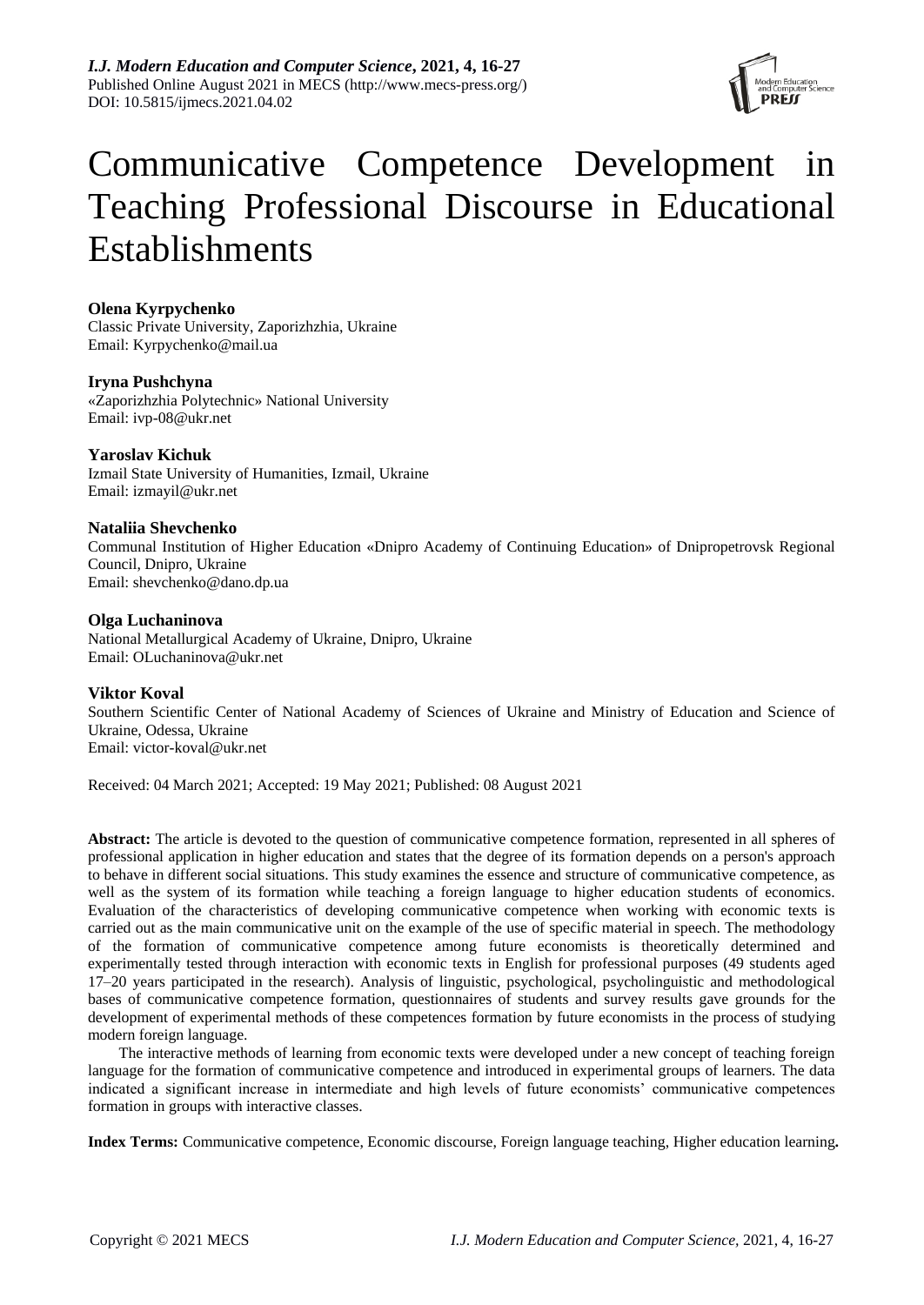## **1. Introduction**

The processes of European integration of higher education in Ukraine, including the Bologna process, have made it important to study a foreign language by future specialists from different fields. In addition, teaching foreign languages to students of non-language specialties has contributed to the transformation of foreign language study into one of the most efficient components of Ukrainian higher education. Successful communication in foreign languages is among eight key competences considered by members of the European Commission, the Council of Europe and the European Parliament as emerging in the learning process [1, 2]. Due to the needs for qualitative changes in teaching foreign languages to students of non-linguistic specialties, the level of knowledge of a foreign language, as well as the possibilities of its practical application in future professional activities should be improved significantly. Special attention to the challenge of developing communicative competence is the consequence of the increasing demands of the labour market and, despite its heterogeneity, the demand for specialists with knowledge of foreign languages is constantly increasing. The analysis of the normative base has indicated that, in accordance with the requirements of current programs for teaching a foreign language (FL) at non-English higher education institutions, students should acquire a foreign language to the level that enables them to receive and communicate professional information [3, 4].

According to the German Institute for Economic Research, every fifth employee in Europe uses the knowledge of a foreign language in professional activities. As the organizer of the international conference on foreign languages and business communication in the international economy states, Workshops and Exhibitions (ICWE), held under the slogan "Languages and Profession", "intercultural knowledge in the economy has not been just a competitive advantage, but turned into a social necessity" [5, 6].

The purpose of our pedagogical experiment was to create a methodology and experimental program for the formation of communicative competence of students of economic specialties in working with economic texts in a foreign language, which involved identifying levels of formation of all its components, conditions for successful mastering of knowledge, abilities and skills to operate with terminological material by students of economic specialties needed for future professional activity; to select methods and techniques that best promote the ability of students of economics to use the acquired knowledge depending on the conditions and purpose of communicative activities; identifying the effectiveness of the methodology.

#### **2. Literature Review**

The method of teaching a foreign language in the post-Soviet area has its own specific. The purpose of the experiment, which is reflected in the article, is to generalize opinions of domestic and foreign scientists on approaches to the process of formation and development of the future highly skilled economist. Analysis of the existing literature connected with teaching has shown the importance of introducing constructive communicative competence when discussing the level of proficiency in a second (foreign) language [7]. Currently, the prevailing approach is in which the quality of education is characterized through the concept of "competence", and the competence-based approach is key in the analysis of education problems [8, 9].

A great number of scientific works are devoted to the problem of developing communicative competence as the main component of the professional qualification in education nowadays [10, 11, 12, 13]. The studies show the types of assessment items, assessment criteria, tools, and procedures for communicative competence [14, 15], organizational aspects of improving the process of teaching foreign languages to economics students [16], functional and pragmatic characteristics of communication strategies used in intercultural business communication [17].

The features of academic discourse in a special area, in this case in economics, are determined, among other things, by the level of foreign language professional competence, which necessitates assessing the degree of development of communicative competence [18]. The study of the composition and organization of economic discourse in modern society makes it possible to assess the qualitative originality of various types of linguistic personalities and contributes to its unity.

The purpose of the article is the communicative competence development in teaching economic discourse in educational establishments.

#### **3. Methodology of Research**

The basis of the training of students-economists for intercultural cooperation was the result of the humanistic philosophy of education, with humanistic and socially oriented approaches to the process of formation and incipience of a future specialist with the aim of both meetings the urgent needs of the state in the preparation of high-quality specialists and the self-realization of each individual. Teaching a foreign language for students of economic specialties has its own specificity, since according to the European Recommendations on language education, teaching a foreign language, based on general didactic principles, is distinguished by the fact that the main goal here is "mastering the activities in foreign language communication by the students" [19, 20]. Thanks to the research the peculiarities of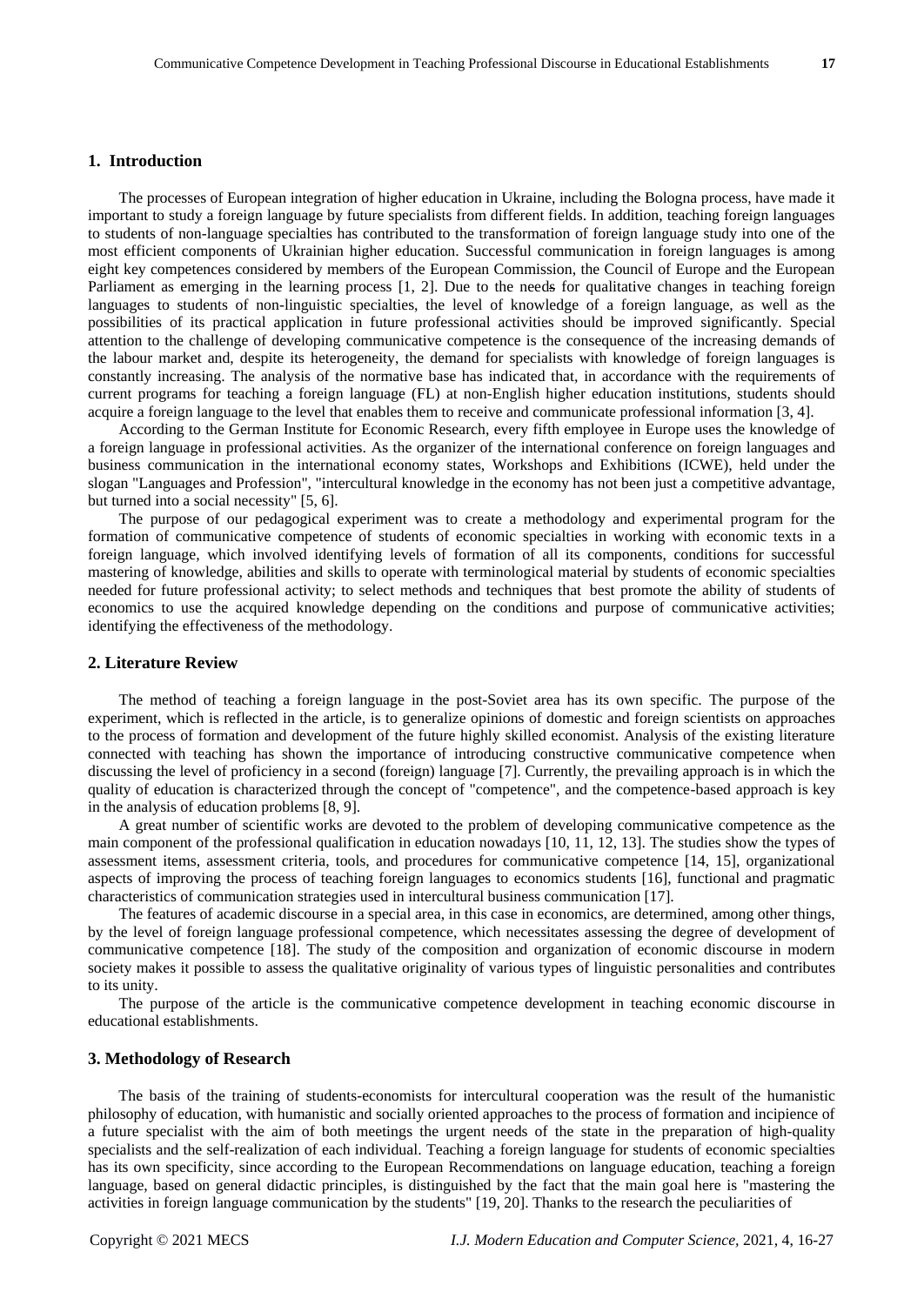learning foreign languages in non-language universities are outlined and the most rational ways of communicativecompetence-forming are named.

Non-linguistic Ukrainian higher education institutions are characterized with the following features of teaching foreign languages:

• *Pragmatic orientation of education*: students learn a foreign language as a means for obtaining additional professional information;

• *Continuing education in a non-linguistic university*: this course is based on the knowledge, abilities and skills received by a student at school;

• *High level of generalization*: the qualitative feature of studying in a non-philological higher education institution is that the knowledge obtained from language on the basis of generalizations is formed into a directed functional system;

• *Increasing the value of independent work*; to master a language - this means learning to use language tools in speech automatically, and skills can be formed only under the condition of vigorous student's educational activity;

• *Peculiarities of the correlation of speech activities*: taking into account the mutually positive influence of the development of the speaking and reading skills, the nature of the learning objectives and the peculiarities of the construction of the educational process point to the relevance to the course of teaching a foreign language in a nonlinguistic university of incompatible parallel development of skills and abilities of oral speech and reading [21].

The educational goal of teaching a "Foreign language" course in a higher education institution is to form not only general competences, but also to enhance the development of students' abilities to study independently. According to the authors" personal experience and findings, higher education teachers have to determine the most rational ways of organizing both supervised and independent work of students in the process of forming foreign language professional communication skills, creating the theoretical background and providing practical recommendations. Besides, the study of the second foreign language will be faster and easier in the condition of relying on the similarity with the first foreign language, as well as to find support in the mother tongue; using a linguistic guess, based on the context, on the familiar part of the word; noticing differences in speech phenomena and ways of expressing thought; transferring the ability to work out at a new language; considering mastering the new language as a means of attraction to another culture. In the educational and methodical complexity, the culture of the country whose language is studied is to be adequately represented, but at the same time, the features of the national culture are reflected.

One of the essential elements recognized in the authors" practice in the Ukrainian teaching method is the adoption of intensification of exercises: exercises that increase the intellectual activity of students; exercises of two linguistic elements in one exercise; exercises aimed at activating linguistic units in speech; distribution of work between the classroom and independent classes; rational use of technical means of study and capabilities of telecommunication technologies. However, the teaching of a foreign language in Ukrainian universities to students of economic specialties is distinguished by a number of difficulties:

1) the level of foreign language proficiency in entrants is unequal, which creates a number of problems with further student learning;

2) the motivation to study the foreign language by students is noticeably reduced, since in many non-language specialties it is not a profile subject;

3) the difficulties refer to the development of unified educational and methodological complexes for the process of teaching a foreign language at the economic faculties at universities, because often for objective reasons, not only students with different levels of knowledge, but also students with different specialties are united in one group.

At the same time, certain positive processes are taking place in Ukraine in developing the ideas of the Bologna Initiative. A convincing proof of a new word in the planning of the English language learning process is published in the English language program for professional communication, prepared by a team of Ukrainian scholars with the participation of the British Council in Ukraine and recommended by the Ministry of Education and Science of Ukraine as the National Program for Universities.

The authors claim that the components of the realization of the set tasks are qualitative indicators: the readiness of the university entrants to achieve European levels of communicative competence; planning and organization of the educational process; teaching work; material and scientific-methodological support of the educational process.

The steady development of the new economic formation, one of the characteristics of which is a market economy [22], brings significant changes to the linguistic and conceptual picture of the world, multiplying specialized vocabulary in the dictionary warehouse of the language several times in order to provide linguistically this kind of activity. The rapid development of the economy, as a business system that meets the needs of people and society, and international integration in this area, has led to the intensive growth of economic and financial terminology and caused the need for its comprehensive study and research, in particular, its translation into Ukrainian. And in this regard, the main goal of teaching the foreign language to students-economists was determined, which involves the formation and development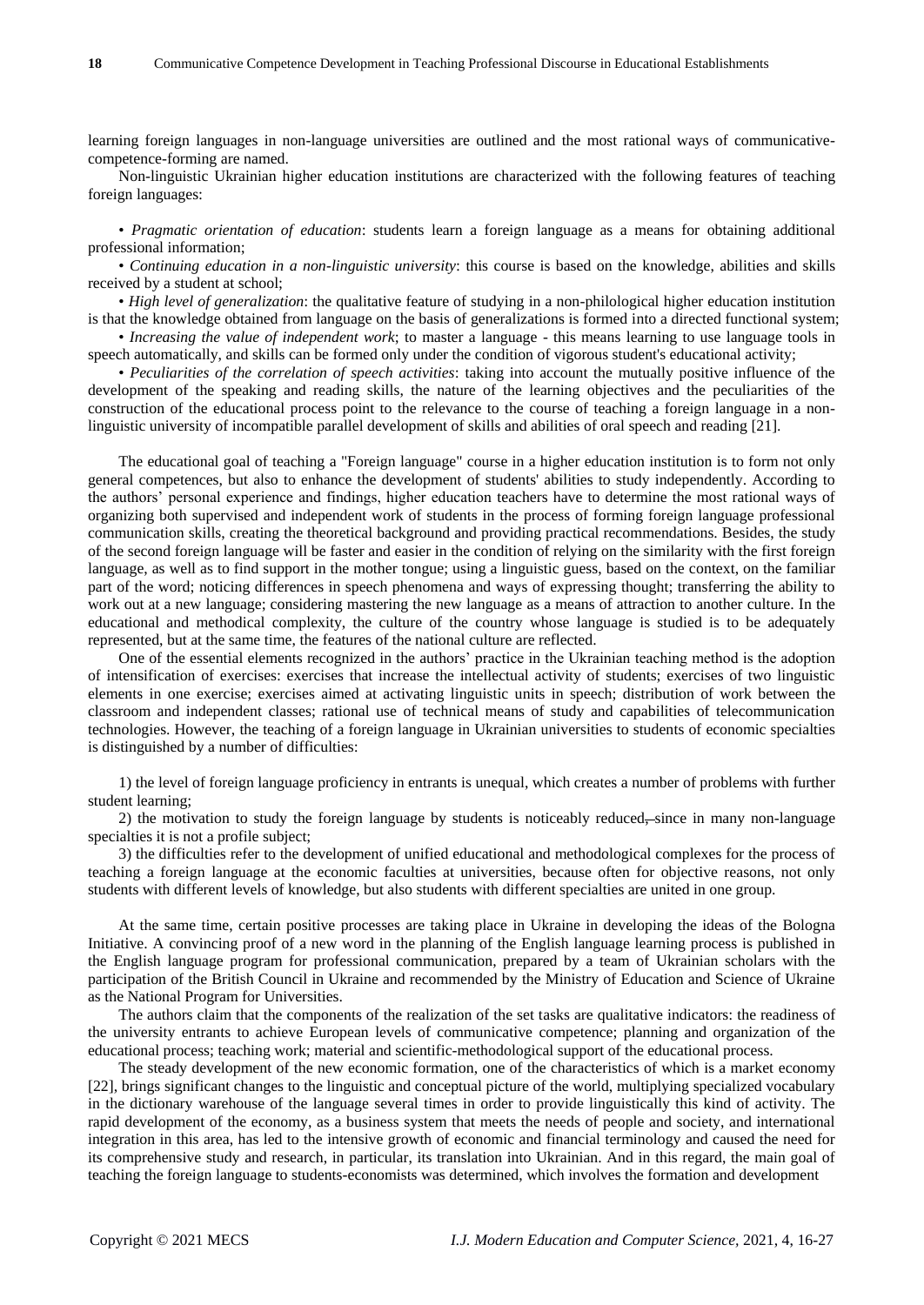of skills of foreign language communication in real situations, that is, the development of their foreign language communicative competence [23, 24].

In connection with the intensive development of the economic activity, the growth of the volume of scientific and technical information on the importance of training the adequate translation of texts of economic subjects has increased. At the core of the language learning should be not only grammar and vocabulary knowledge, but also the knowledge of the meanings. One of the most important realities of translation is the situation of the relativity of the result of the translation process, the solution of the equivalence problem in relation to each specific text. The very vocabulary of economic texts is now in the stage of the most intense evolution. With the expansion of the boundaries of human knowledge, there is a growing need for new definitions of concepts, which is mainly due to new terms. In this regard, deserving of special attention is the studies aimed at studying the functioning of special terms in the texts of economic orientation and the study of their full use.

Analysis of linguistic, psychological, psycholinguistic and methodological bases of communicative competence formation, questionnaires of students and survey results gave grounds for the development of experimental methods of these competences formation by future economists in the process of study modern foreign language.

During the preparation of the program of the experiment it has been taken into account that the communicative competence formation of students during the study of a foreign language are required the following conditions: 1) the using of modern innovative technologies and teaching methods; 2) taking into account of the integrative nature of professional communicative competence, learning of vocabulary and grammar; 3) organization of independent work of students, which is an integral part of learning a foreign language; 4) complex work with texts in economic topics.

Tasks for independent study with economic texts were developed for each topic of the experimental program.

The basic principles of the program, which was developed in the research process were: a) compliance of continuity in the study of course modules; b) scientific nature of the material, taking into account modern trends in language learning; c) connection between theory and practice; d) interdependence of speaking and writing; d) practical speech orientation of training.

Experiential training was conducted in three stages.

The stage I of research is preparatory. It was in several directions: 1. Analysis of [foreign](https://context.reverso.net/%D0%BF%D0%B5%D1%80%D0%B5%D0%B2%D0%BE%D0%B4/%D0%B0%D0%BD%D0%B3%D0%BB%D0%B8%D0%B9%D1%81%D0%BA%D0%B8%D0%B9-%D1%80%D1%83%D1%81%D1%81%D0%BA%D0%B8%D0%B9/foreign) language curricula and methodology complexes, recommended by the Ministry of Education and Science of Ukraine. 2. Conducting and analyzing a questionnaire survey of students of the Faculty of Economics. 3. Determining the levels of formation of the communicative competence of students. 4. Development of the program and special methods of communicative competence formation in the process of work with economic discourse.

The stage II - the main, provided for the implementation of a specially developed methodology for the communicative competence formation of students-economics, and its adjustment.

The stage III- the final one, was meant for the analysis of the pedagogical experiment, which made it possible to determine the efficiency of the proposed methodology.

The efficiency of the process of communicative competence formation in the experimental groups was provided by: implementation of communicative, cultural, text-centric approaches in teaching a foreign language; combination of traditional and innovative methods in forming a competent personality of a future economist, wide application of visual teaching aids (smart boards, computers, photos, audio and video); modeling of educational situations for improvement of professional speech and acquisition of professional skills and communication skills (role and business games, case study); systematic work with texts of different types; involvement of information resources (Internet); strengthening the role of independent work in the mastering of knowledge, the use of recommended scientific literature.

One of the main tasks of the forming stage of the research was the introduction of the program and experimental methods and determining its efficiency. In the control groups, the work with economic texts was carried out according to the traditional method, and in the experimental groups - according to specially developed program and methods aimed at communicative competence forming as systemic and integral.

In the experimental program, the implementation of a performed control section made it possible to determine the initial level of communicative competence formation of students of all groups of the Faculty of Economics.

The following tasks were solved during the creation of the experimental methodology: 1) to determine effective technologies for forming in communicative competence of future economists in the purposeful process of working with economic texts; to choose methods and means aimed at effective improvement of communicative culture of speech; to develop a system of exercises for the abilities forming in communicative competence; 2) to determine the criteria for selecting texts with specific lexis; 3) to develop an experimental program for the communicative competence formation; 4) to develop a research method of communicative competence formation and to check its effectiveness.

#### **4. Result Analysis and Discussion**

The effective block contains the criteria, levels of communicative competence formation and the result of the introduction of the methodology - the communicative competence formation in the process of learning to work with economic discourse. In addition, the model provided for the gradual formation of the communicative competence: cognitive, professional and evaluation stages.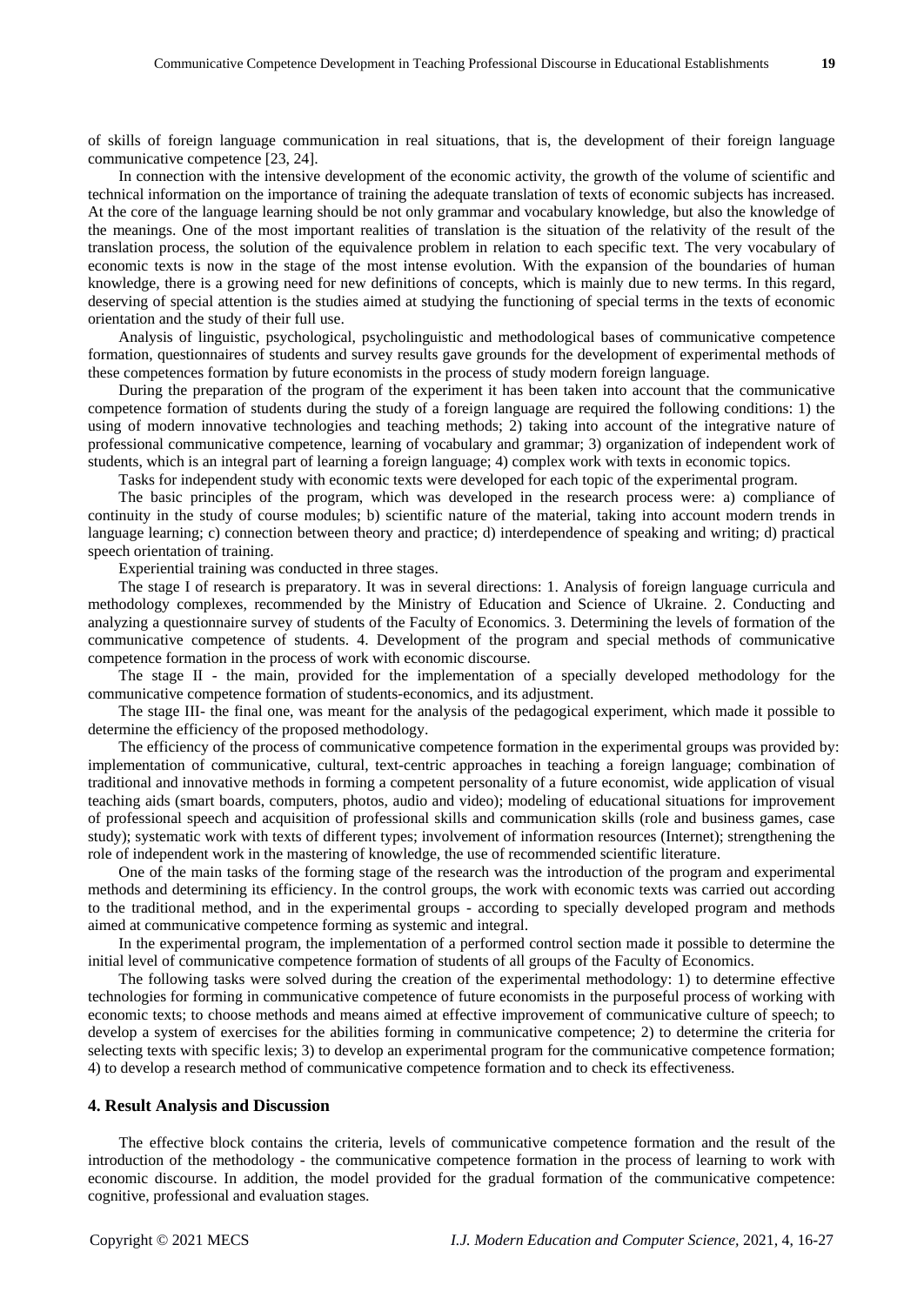1) possession of a system of knowledge of foreign language text creation; 2) the ability to work with information sources and select and analyze scientific information; 3) mastery of teaching methods; 4) possession of modern information and communication technologies; 5) mastery of communication strategies using the target language in general.

The success of communication largely depends on the competence of the sender and the addressee, that is, from the formed features of the communicative competence of the individual [25]. Therefore, in order to understand the foreign economic text and the problems of the translation of the term, it is also necessary to refer to the specifics of an adequate translation, while preserving the semantic features of the original.

When working with economic texts the need to know the new terminology is inevitable. A comprehensive study of foreign professional economic terminology helps to adequately form the ability to solve problems related to the use of the terminology of the economic branch, optimizes the processes of normalization and unification of various economic terminology systems, facilitates the communication of specialists and searches for the absorption of relevant economic information.

Experimental work consisted of 3 stages: cognitive, professional and evaluation. The essence of the first stage was to master the future economists the system of relevant knowledge. At this stage, were implemented such areas of language and professional training as: mastering the basic knowledge of a foreign language, mastering the terminology system, involvement of independent work with scientific and educational text and various sources of information.

One of the tasks of creating experimental methods was the selection of teaching methods aimed at effective improvement of the communicative competence of future economists. The communicative orientation of the educational process involves the use of the following methods in class: purposeful listening and reflection; method of dialogue, discussion, etc.

Multimedia tools that contain verbal and nonverbal components are considered to be expedient methodical support of classes. The following methods should be used in the process of conducting practical classes: case study, [role-playing](https://context.reverso.net/%D0%BF%D0%B5%D1%80%D0%B5%D0%B2%D0%BE%D0%B4/%D0%B0%D0%BD%D0%B3%D0%BB%D0%B8%D0%B9%D1%81%D0%BA%D0%B8%D0%B9-%D1%80%D1%83%D1%81%D1%81%D0%BA%D0%B8%D0%B9/role-playing+game)  [game,](https://context.reverso.net/%D0%BF%D0%B5%D1%80%D0%B5%D0%B2%D0%BE%D0%B4/%D0%B0%D0%BD%D0%B3%D0%BB%D0%B8%D0%B9%D1%81%D0%BA%D0%B8%D0%B9-%D1%80%D1%83%D1%81%D1%81%D0%BA%D0%B8%D0%B9/role-playing+game) professional activities, communication skills training, discussions. Methods of independent work: work with dictionaries, reference books, electronic media; preparation of reports and abstracts; compilation of terminological dictionaries. Traditional methods (dictation, tests) were used in control classes.

Оrganizational forms of work were used during the cognitive stage of the experimental methodology: practical classes with problem-solving, enrichment of students" speech with professional vocabulary, independent work on developed complex tasks.

At the professional stage, the purpose of the experiment was to create motivation for educational and professionalcommunicative activities of students in the implementation of language training: speech improvement, elaboration negotiation [tactics,](https://context.reverso.net/%D0%BF%D0%B5%D1%80%D0%B5%D0%B2%D0%BE%D0%B4/%D0%B0%D0%BD%D0%B3%D0%BB%D0%B8%D0%B9%D1%81%D0%BA%D0%B8%D0%B9-%D1%80%D1%83%D1%81%D1%81%D0%BA%D0%B8%D0%B9/tactics) skills of working with economic material, practical training with new technologies, work with them and with various sources of information, formation of skills of independent work with the economic text. In addition, at this stage, the main technological conditions for the introduction of experimental methods were implemented. They include technologies, methods, techniques and teaching aids, the system of exercises, methods of complex work with texts, the combination of various classroom and extracurricular forms of the learning organization, adjustment of independent students" work. Interactive technologies are leading at this stage, situational modeling and dialogue learning. In addition, the implementation of these areas contributes to the use of active methods (search, conversations on economic topics, auditory). The use of methods depends on the type of lesson, topic, number of hours devoted to the topic, the stage of skills development.

Thus, an interactive whiteboard was used in the classes, which made the teacher's explanation and illustration of different types of texts more mobile. Аn experiment was conducted іn the course of some classes, (reading of prepared and unfamiliar texts by students). Аn experiment was aimed to intensify the activities of students. Role-playing game was used in practical classes.

The formation of communicative competence of future economists involves knowledge of the specifics of translation and possession of various ways of translating the terminology in particular and economic texts in general [26]. Therefore, the study of the basics of translation studies is one of the prerequisites for the ability to perform literate language activities.

The study of the specific problems of the translation of terminology was reflected in the scientific works Garzone [27], Graddol [28], Tarnopolsky [29], Pernarivska [30]. There are many research works on the translation of terminology, but at the present stage, the problem of studying the ways of translating economic terminology is not yet sufficiently solved. And the tools that could help in the translation of specific economic terminology, and would provide guidance on the consistency of work on the text during translation are not developed in detail yet.

As a listener, a person has a higher level of linguistic competence than a speaker [31]. This discrepancy reflects a more fundamental distinction between the two intellectual categories – knowledge and possession. Knowledge of the language – may be passive, while fluency in language requires the availability of certain active skills in the use of linguistic means.

The public order is aimed at a graduate who has acquired not only a certain amount of theoretical knowledge, skills and abilities during his studies, but also their practical use, that is, to implement them. And without knowledge of the terminology of different branches, it is impossible to communicate properly in a foreign language within certain topics.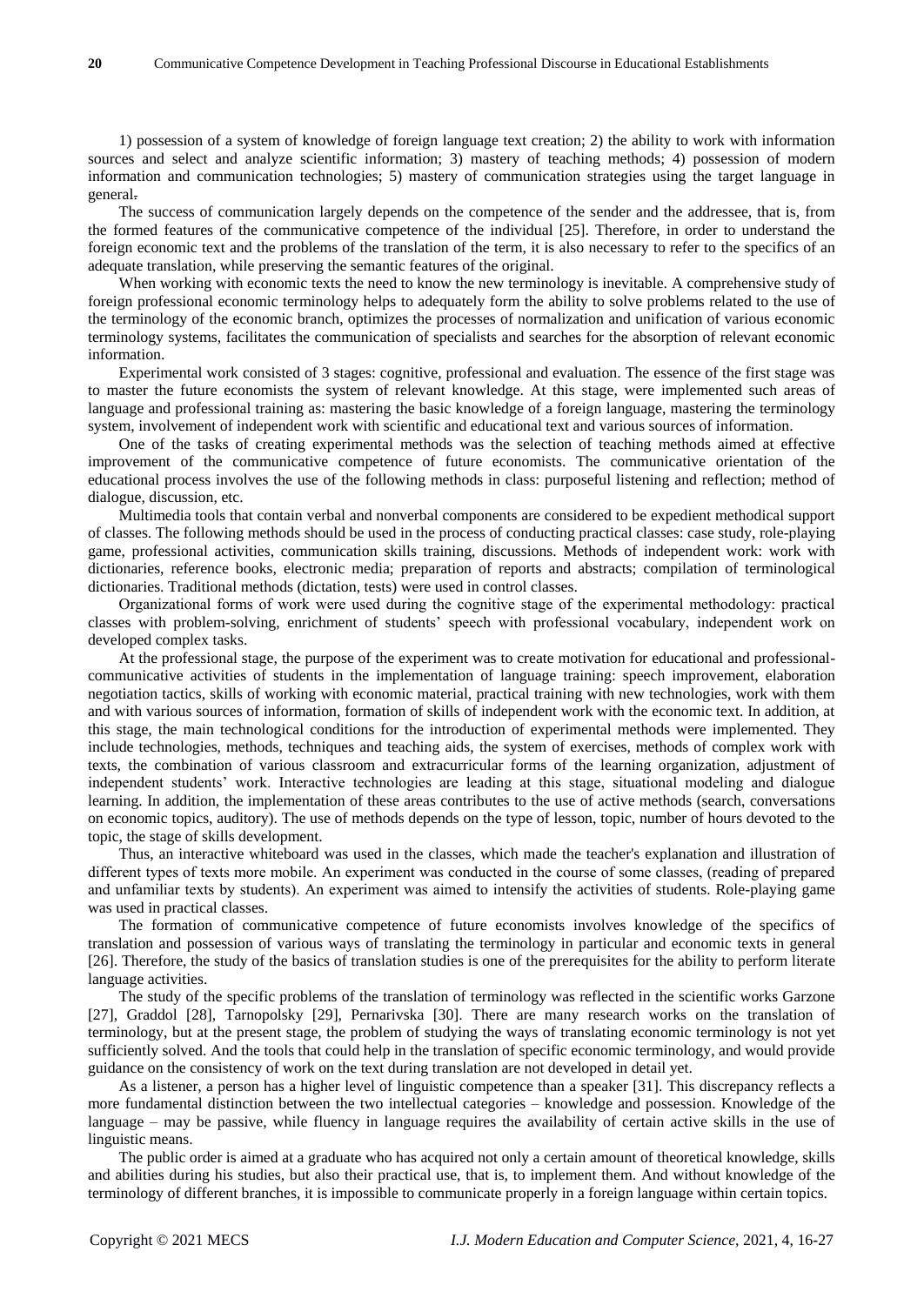In the practical study of a foreign language, in addition to theoretical knowledge of grammar and mastering a certain amount of vocabulary, one must have an idea of the functioning of the terms in the scientific text.

There is a scientific interest in the content and structure of discursive competence, which is considered as one of the components of communicative competence (in the integrative approach to foreign language learning, related to the development of modern discourse theory in the humanities) [32]. Over the past decades, numerous works have been published in linguistics devoted to certain types of discourse, such as age, conflict, political, journalistic, advertising, religious, family communication, court, theatre and others [33]. For our work, research in the field of business and business discourse is relevant.

To highlight the general morphological features of a discourse is quite difficult, because the level of development of morphology in languages is different and depends on the typological composition of language. This can be demonstrated by examples of languages that are matched in this study. The syntax of economic discourse in English, German, and Ukrainian has its own distinctive differences, which depend on their typological composition.

Typological peculiarities of the English and German languages, for example, are reflected in widely used sentences with a compound nominative predicate. *One of the striking features of modern economics is the rapidity of innovations in virtually every sector / München ist die teuerste Stadt Deutschlands*. The use of a compound nominative predicate also occurs in the negative form of the nominal part, in these cases, preceded by the denial of *non / kein*. For English scientific discourse, numerous attributive groups, which indicate various features of an object or phenomenon, are particularly characteristic: *tax office, tax return*, while in German it is a complex word: *Finanzamt, Steuererklärung*. The characteristic of the English scientific statement is the widespread use of structures with the preposition *of* for the transfer of generic relationships – *one of the most influential economic innovations of the last few years involves the measurement of consumer prices.* In the German language, in such cases, not only the preposition *von*, but also a noun in the generic case, is often used: *Eine der einflussreichsten wirtschaftlichen Innovationen der letzten Jahre ist die Messung der Verbraucherpreise.* Also, attributive combinations with the words *tуре, pattern, design, grad / genau, design, Grad* are common in both languages.

In English economic texts, the description of processes and actions is nominalized – *Economic life is an enormously complicated hive of activity, with people buying, selling, bargaining, investing, persuading, and threatening*  / *Das Wirtschaftsleben ist ein äußerst komplexer Bienenstock, in dem Menschen kaufen, verkaufen, handeln, investieren, überzeugen und bedrohen.* / *Економічне життя - надзвичайно складне переплітіння діяльності, люди купують, продають, торгуються, інвестують, переконують і загрожують*. In the Ukrainian and German languages, the description of actions is transmitted by verbs.

The function of the actual description of the action in English is transmitted to the noun, the predicate becomes the general notation procedurality, the "operator" for the noun. Verbs (*effect, perform, get, give, to be, imply, lead to*), which meaning entirely depends on the nouns that convey the basic semantic load in the sentence, are used.

Sentences of business discourse are built in a strict logical sequence. Scientific teaching is, as a rule, a monologue language. Proposals are used to formulate a problem that is solved after the resolution of the question.

The expression of semantic relations, evidence and argumentation of teaching, in particular, are related to the use of complex sentences with expanded prepositional communication. In economic discourse, long complex sentences, which contribute to high informativeness, are possible: sufficiently complete and detailed information transfer. Sentences often consist of several predicate structures. Often, sentences are complicated by adjectives, introductory structures, etc., which increase their capacity. A significant role is played by connected elements. Due to the consistency and proof of scientific presentation in English, German and Ukrainian there are widely used prepositions for the logical connection *since, therefore, it follows / so, also / так, таким чином, etc*.

A well-known syntax feature of the economic text is the widely used passive construction. The manifestation of this syntax feature of a scientific style depends on the properties of the system of a particular language [34].

Among the linguistic characteristics that distinguish the language of business and economics from other terminology systems, most authors refer to the following: the complexity of syntax constructions, lexical, syntax and compositional stereotyping; regulated nature of the use of emotional opportunities; use syntax and lexical stamps; widespread use of symbols of formulas, tables, etc.

All these features are observed in Ukrainian and foreign scientific texts. As the authors note, the most typical features of the English-language scientific text, which have received sufficiently detailed coverage in the linguistic literature, and are recorded by us in the analysis of the research material, are as follows:

1) complex syntax constructions are presented in scientific texts mainly by complex sentences;

2) the complication of the syntax sentence structure can also occur due to the use of gerundial, participle and infinitive structures;

3) in the English text passive constructions dominate among the grammatical constructions;

4) the scientific texts also emphasize the use of syntax and lexical collocations, special stable utterance, which create logical statements that ensure the connectivity of the text (for example, *оп the one hand / einerseits / з одного боку; on the other hand / auf der anderen Seite / з іншого боку; for example / zum Beispiel / наприклад; as we have seen / wie wir gesehen haben / як ми бачили).*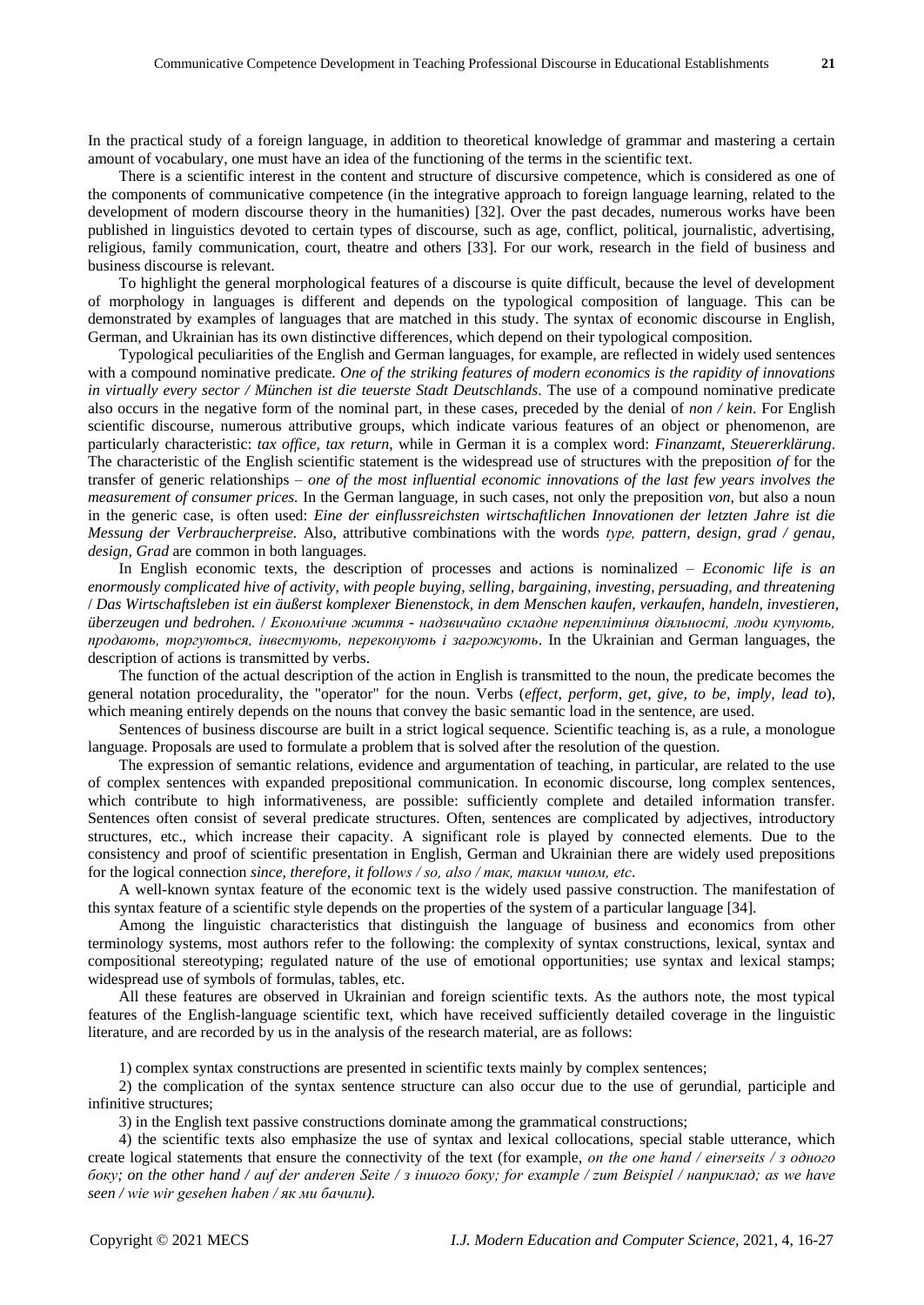The specifics of the English language of business and economics are in the substitution of subordinate sentences by adjectives in *the materials available* and in the use of forms of infinitive in the function of the Attribute *the maximum amount that can be produced with existing technologies and resources (*compare the German example *die maximale Menge, die mit der vorhandenen Technologie und den vorhandenen Ressourcen produziert werden kann* and the Ukrainian example *максимальна кількість, яка може бути вироблена за допомогою існуючих технологій і ресурсів)* where the Attribute is transmitted by a complex sentence.

Also, the more frequent use of linguistic means, in particular comparisons and metaphors, is noted: *No period of peacetime history saw such sustained declines in output as the "real business cycles" of the postsocialist economies / In keinem Zeitraum der Friedensgeschichte war ein derart anhaltender Produktionsrückgang zu verzeichnen wie in den "realen Geschäftszyklen" der postsozialistischen Volkswirtschaften / Жодного періоду історії мирного часу не спостерігалося такого стійкого зниження обсягів виробництва, як «реальні бізнес-цикли» постсоціалістичних економік.* 

The specifics of the Ukrainian "specialty language" (SL), or "the language of science and the language of professions" (German terms *Fachsprachen und Wissenschaftssprachen*) are wider use of abstract and general concepts development, movement, change, phenomenon; logical means of communication are used more often. The manner of presentation is characterized by the prevalence of phrases, the centre of which is the noun: *номінальна вартість / Nennwert*. In the scientific style of the Ukrainian language, homogeneous members of the sentence, the Participle and Adverb phrases are widely used. Often, chains of several nouns are used in the Possessive Case.

The Ukrainian language for special purposes is characterized by a higher logic and strict sequence of scientific presentation. Special introductory words, reversals and clarifications that emphasize the logic of presentation are used in the sentences: *Так як це змішаний тип економічної системи, то, звичайно, зазнали змін й основні положення вільного ринку. / Da es sich um ein gemischtes Wirtschaftssystem handelt, hat es natürlich Änderungen und die wichtigsten Bestimmungen des freien Marktes gegeben. / Since this is a mixed type of economic system, then, of course, there have been changes and the main provisions of the free market.*

The text is the carrier of information, the main communicative unit, on the example of what the use of specific material in speech is being studied. However, in communication, not only the content of the message is important, but also the expression and achievement of communication goals of partners. It is the foreign-language discourse that results from the implementation of certain communicative intentions in the context of a concrete communicative situation with a partner, a representative of another culture, expressed by certain linguistic and non-spoken means.

Work towards the formation of communicative competence is an integral process, which includes several components, namely:

a) the target, aimed at the participation of all students in the execution of tasks;

b) informative, based on the selection of tasks that contribute to the successful formation of communicative competence (in our case, work with economic terms);

c) technological, defining the conditions, methods and means of training;

d) evaluative-productive, based on designing methods for determining the formation of communicative competence.

On the basis of certain components, methods of forming the communicative competence of students of economic specialties have been developed. The purpose of the developed practical course of English for students-economists is the formation of communicative competence in English-speaking communication, that is, practical professionaloriented mastering of English in students. Particular attention should be paid to the use of the professional component (development of reading skills, referencing and annotation of texts by specialty), that is, students must:

1) read authentic English literature on the specialty for obtaining information and use it in further professional activities;

2) be able to retell briefly the contents of the text read or listened in English (Ukrainian), as well as make abstracts and short abstracts;

3) phonetics and grammar are not presented as a set of rules for study, but as a linguistic material, in the process of working on which students develop language skills and abilities; 4) mastering lexical material takes place in the process of working on texts of textbooks, manuals, original literature on the specialty.

The grammatical minimum includes normative grammar, as well as grammatical phenomena, characteristic of the subject of the study of science, and grammatical phenomena, which constitute some difficulties in learning the language; at the initial stage, the basics of listening to the English text are laid and the skills of reading literature in the specialty are formed.

Experimental research was held at the Odessa Institute of Trade and Economics in September – December 2019. The experiment was attended by students – economists (specialty Accounting  $\&$  Auditing – Ukrainian abbreviation: AA; and specialty Finance & Credit – Ukrainian abbreviation: FC) in the third year of study, numbering 49 students. The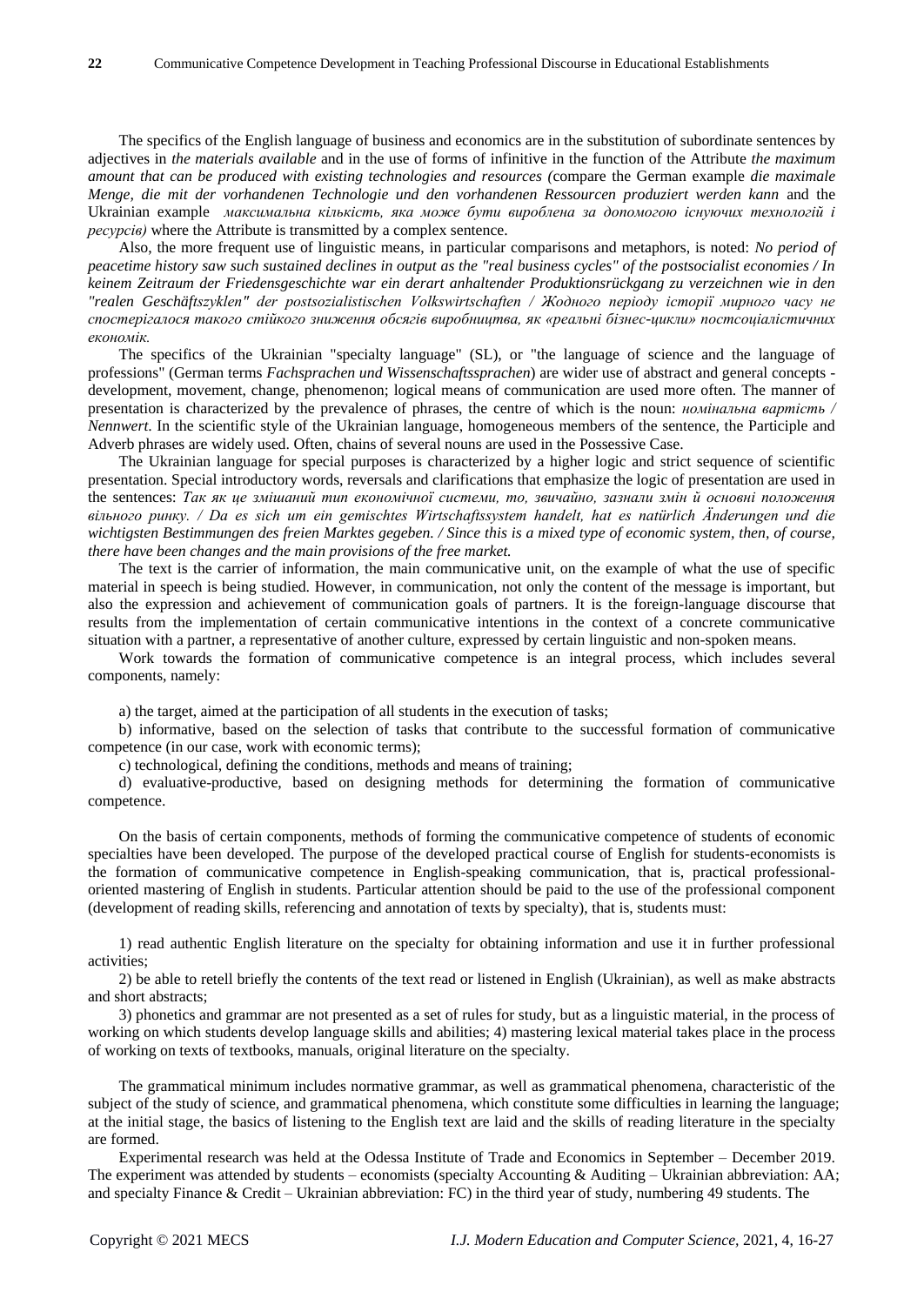analysis of the results of our experiment showed that out of 49 students of two groups, 69% (34 persons) of studentseconomists were interested in the proposed interactive work with economic texts; 59% (29 people) of students noted that they discovered new opportunities in using the computer's capabilities for future professional activities. During the experiment, conditions and a complex didactic-methodical means of formation of communicative competence of students economists were revealed.

Experimental work consisted of 3 stages: cognitive, professional and evaluation. The essence of the first stage was to master the future economists the system of relevant knowledge. At this stage, were implemented such areas of language and professional training as: mastering the basic knowledge of a foreign language, mastering the terminology system, involvement of independent work with scientific and educational text and various sources of information.

One of the tasks of creating experimental methods was the selection of teaching methods aimed at effective improvement of the communicative competence of future economists. The communicative orientation of the educational process involves the use of the following methods in class: purposeful listening and reflection; method of dialogue, discussion, etc.

Multimedia tools that contain verbal and nonverbal components are considered to be expedient methodical support of classes. The following methods should be used in the process of conducting practical classes: case study, [role-playing](https://context.reverso.net/%D0%BF%D0%B5%D1%80%D0%B5%D0%B2%D0%BE%D0%B4/%D0%B0%D0%BD%D0%B3%D0%BB%D0%B8%D0%B9%D1%81%D0%BA%D0%B8%D0%B9-%D1%80%D1%83%D1%81%D1%81%D0%BA%D0%B8%D0%B9/role-playing+game)  [game,](https://context.reverso.net/%D0%BF%D0%B5%D1%80%D0%B5%D0%B2%D0%BE%D0%B4/%D0%B0%D0%BD%D0%B3%D0%BB%D0%B8%D0%B9%D1%81%D0%BA%D0%B8%D0%B9-%D1%80%D1%83%D1%81%D1%81%D0%BA%D0%B8%D0%B9/role-playing+game) professional activities, communication skills training, discussions. Methods of independent work: work with dictionaries, reference books, electronic media; preparation of reports and abstracts; compilation of terminological dictionaries. Traditional methods (dictation, tests) were used in control classes.

Оrganizational forms of work were used during the cognitive stage of the experimental methodology: practical classes with problem-solving, enrichment of students" speech with professional vocabulary, independent work on developed complex tasks.

At the professional stage, the purpose of the experiment was to create motivation for educational and professionalcommunicative activities of students in the implementation of language training: speech improvement, elaboration negotiation [tactics,](https://context.reverso.net/%D0%BF%D0%B5%D1%80%D0%B5%D0%B2%D0%BE%D0%B4/%D0%B0%D0%BD%D0%B3%D0%BB%D0%B8%D0%B9%D1%81%D0%BA%D0%B8%D0%B9-%D1%80%D1%83%D1%81%D1%81%D0%BA%D0%B8%D0%B9/tactics) skills of working with economic material, practical training with new technologies, work with them and with various sources of information, formation of skills of independent work with the economic text. In addition, at this stage, the main technological conditions for the introduction of experimental methods were implemented. They include technologies, methods, techniques and teaching aids, the system of exercises, methods of complex work with texts, the combination of various classroom and extracurricular forms of the learning organization, adjustment of independent students" work. Interactive technologies are leading at this stage, situational modeling and dialogue learning. In addition, the implementation of these areas contributes to the use of active methods (search, conversations on economic topics, auditory). The use of methods depends on the type of lesson, topic, number of hours devoted to the topic, the stage of skills development.

Thus, an interactive whiteboard was used in the classes, which made the teacher's explanation and illustration of different types of texts more mobile. Аn experiment was conducted іn the course of some classes, (reading of prepared and unfamiliar texts by students). Аn experiment was aimed to intensify the activities of students. Role-playing game was used in practical classes.

|                                                                     | Group number/<br>levels of communicative competence | <b>Preliminary</b><br>analysis<br>(students) | <b>Classical</b><br>techniques<br>(hours) | Interactive work with<br>economic texts (hours) | Averaged result after the<br>experiment (students) |
|---------------------------------------------------------------------|-----------------------------------------------------|----------------------------------------------|-------------------------------------------|-------------------------------------------------|----------------------------------------------------|
| <b>Specialty</b><br>Accounting $\&$<br><b>Auditing (AA)</b><br>2015 | elementary                                          |                                              | 12                                        | 12                                              |                                                    |
|                                                                     | intermediate                                        |                                              | 12                                        | 12                                              |                                                    |
|                                                                     | upper intermediate                                  |                                              | 12                                        | 12                                              | 13                                                 |
|                                                                     | advanced                                            |                                              | 12                                        | 12                                              |                                                    |
| <b>Specialty Finance</b><br>$&$ Credit (FC)<br>1115                 | elementary                                          |                                              | 20                                        |                                                 |                                                    |
|                                                                     | intermediate                                        |                                              | 20                                        |                                                 |                                                    |
|                                                                     | upper intermediate                                  | 14                                           | 20                                        |                                                 | 16                                                 |
|                                                                     | advanced                                            |                                              | 20                                        |                                                 |                                                    |

Table 1. Results of the preliminary analysis and the experimental cut to check the formation of communicative competence on average for each student"s group.

Table 2. Comparative results of the preliminary analysis and the experimental cut to verify the development of communicative competence on average for each group.

| Group number      | Preliminary analysis (students with upper-<br>intermediate and advanced level) | <b>Experimental cut (students with upper-</b><br>intermediate and advanced level) | Growth $(\% )$ |
|-------------------|--------------------------------------------------------------------------------|-----------------------------------------------------------------------------------|----------------|
| Group $AA - 2015$ | 13 (52%)                                                                       | 22 (88%)                                                                          | 36%            |
| Group $FC-1115$   | 17 (70%)                                                                       | 20 (83%)                                                                          | 13%            |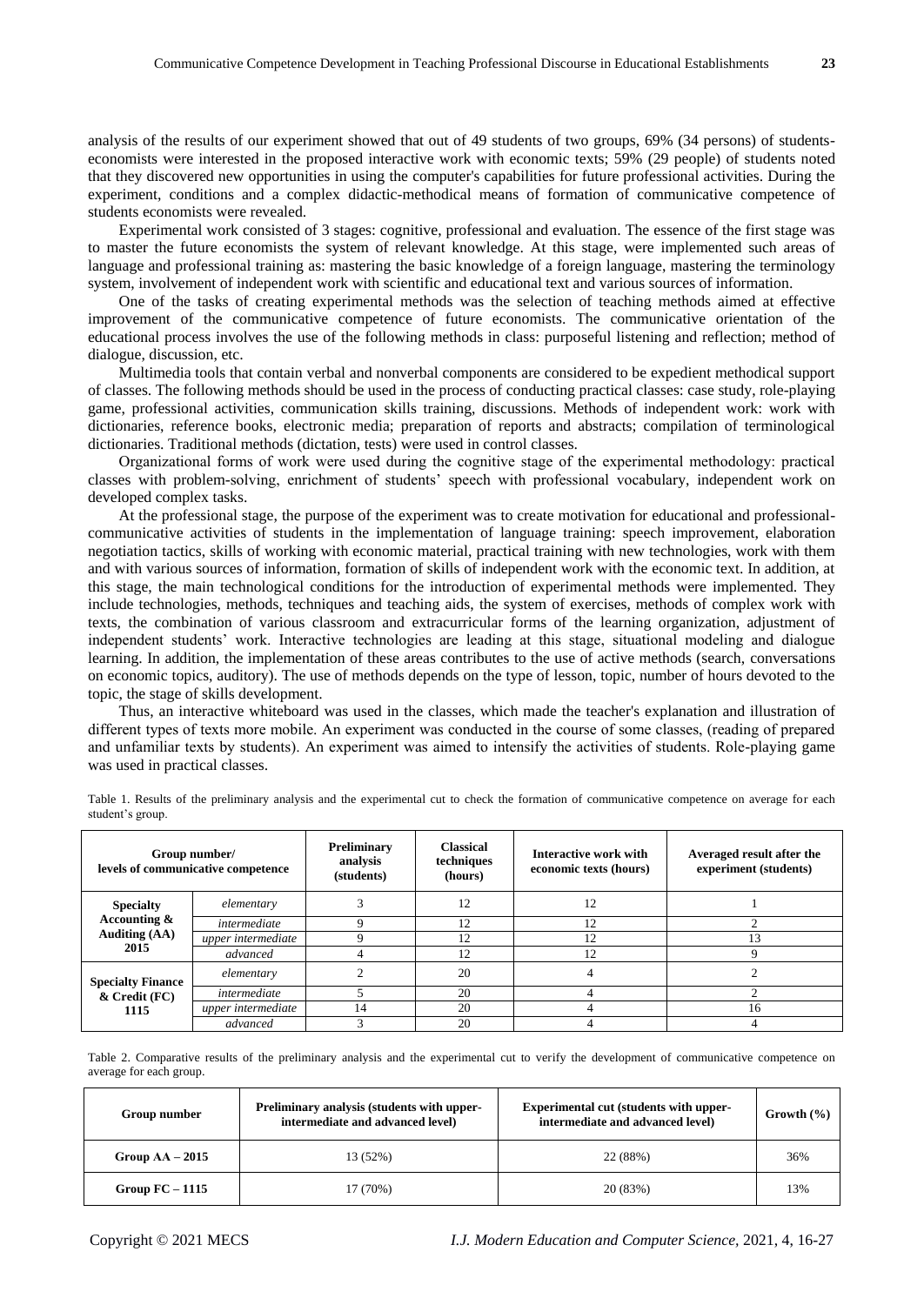The conditions for motivating students to study a foreign language, which may be internal and external, were also determined. It was found out, that internal conditions are determined by the presence of internal motivation of students to learn a foreign language, their desire to use the media, the Internet, as well as classroom role interactive training in the learning process.

The external conditions are the availability of a computer class, didactic help, teaching materials, computer programs and test cases. The tasks and exercises used at this stage were aimed at the development of positive motivation through the excitement of the primary interest in the subject. The interest was not only caused by classroom activities, but also more often by lessons related to the use of computer capabilities and the use of tasks selected in the "Business English" multimedia or Internet capabilities.

At the final stage of the experiment, students received a long-term task: to prepare a presentation about the completed independent work. During classes, students had the opportunity to supplement their personal file with terminological dictionaries; creative works; economic texts; reports, abstracts, annotations, bibliographic lists; illustrative material: tables, economic crossword puzzles, etc.

Case study has a professional orientation, which is based on the understanding of situations, the description of which simultaneously reflects the practical problem and actualizes the set of knowledge that must be mastered in solving this problem. The analysis of economic situations was widely used in experimental research in practical classes and in the process of independent work.

Business games are effective forms of learning. In our research and experimental training, we used interactive games mainly at the stage of systematization of material on the topic. During the game, we used material selected from words in which students make mistakes.

In the experimental groups, the situational modeling was used, which involved the development of communication skills with colleagues, in modeling situations were used the circumstances that may arise during the work. Such modeling tasks contribute to the formation of analytical thinking, to the ability to make independent decisions, to the stimulation of student activity in the learning process and beyond. And this is a component of students" professional competence and one of the technological conditions for the communication competence formation.

Another condition outlined by us at the beginning of the experiment is to give priority to comprehensive work with texts. Methods of working with texts are constantly enriched with new scientific developments that reflect various aspects of the use of texts in a foreign language course. It is important to take them into account for the full use of texts in the classroom: extralinguistic - the text is a direct reaction to a situation, one of the components of which is reality; cognitive - selection of appropriate tools in the process of creating texts and their understanding; semantic - the context influences the selection of language tools and the text construction, as well as determines its adequate perception; linguistic - a set of linguistic means that form the text, constitute its [specific features.](https://context.reverso.net/%D0%BF%D0%B5%D1%80%D0%B5%D0%B2%D0%BE%D0%B4/%D0%B0%D0%BD%D0%B3%D0%BB%D0%B8%D0%B9%D1%81%D0%BA%D0%B8%D0%B9-%D1%80%D1%83%D1%81%D1%81%D0%BA%D0%B8%D0%B9/its+specific+features)

The main criteria for the selection of texts - thematic diversity and reliability of information. In addition, the text should be rich in vocabulary on relevant topics to enrich students' vocabulary. The text should be easy to perceive visually or audibly to develop skills in receptive speech activities. On the other hand, the selected text should be easy to retell, stimulate the composition of dialogues and monologues.

Texts of different styles were used in the experimental method. For example, the text of scientific style for complex work in practical classes and in extracurricular time can be used as material for dictation. The first option involves the presence of text on each desk or the use of computers, which facilitates the process of perceiving the material.

In working with the text was used a system of tasks, which aimed at comprehensive improvement of all components of professional communicative competence. The first was a pretext task, the implementation of which was to prepare students for the text perception.

After that, students fulfilled text-based tasks, the purpose of which was in-depth work with the content, for example: reading the text, determining its style, theme; writing keywords; formation of a terminological dictionary based on the text; asking questions using terms; reading the passage correctly.

At the final stage of text processing, post-text tasks were used: to advise using information from the text; to find additional material on the topic; to make a list of sites where you can find information; to write an abstract. These tasks are aimed at building students' own statements. In total, 50 texts of different styles were used in the experimental study of the section.

Thus, the created experimental method of communicative competence formation of students-economists in the process of working with economic texts of a foreign language is consistent with the objective and tasks of the pedagogical experiment, the main directions of language and professional training of future economists of international level.

During the experiment, we relied on a comprehensive approach to the intensification and informatization of professional training for students-economists [35, 36, 37]. There was marked a change in the ratio of goals and content of the discipline "Foreign Language":

1) the transition to the introduction of interactive lessons not only within the selective use of computer programs, but also classroom activities;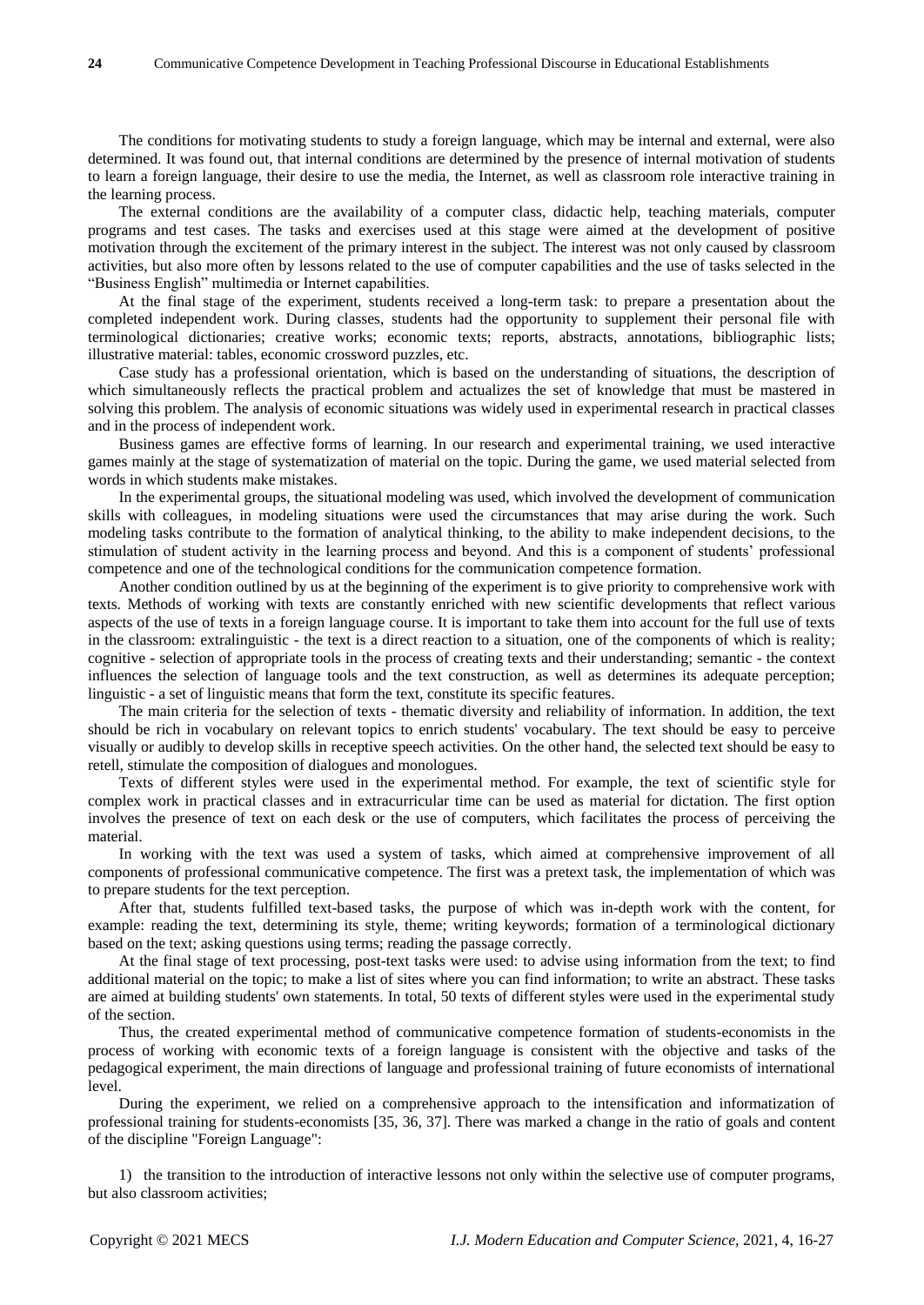2) the increasing attention to the use of information technology within the classroom (conducting a series of classes in the computer class in the search for information on economic topics on the Internet, selective application of the possibilities of multimedia teaching aids). Thus, the formation of communicative competence in students of the economic faculties will allow them to compose an annotation of the professional text, to refer to the proposed material of a professional and business nature, to make a monologue message of a professional nature with defined terms.

#### **5. Conclusion**

It is necessary to make qualitative changes in the approaches to teaching foreign languages to students of nonlinguistic specialties, in order to improve the level of knowledge of a foreign language, as well as the possibility of its practical application in future professional activity. The main principles of teaching students-economists for communicative competence, as well as for intercultural cooperation were the result of the education philosophy, with approaches to the process of formation and incipience of high-quality specialists. The educational goal of teaching a "Foreign language" course in a higher education institution is to form not only general competences, but also to enhance the development of students' abilities to study independently.

In Ukraine, students-economists do not always have sufficient linguistic experience and, despite good knowledge of grammar, grammatical constructions and language formulas are not always appropriately chosen. Significant difficulties also arise in the choice of stylistically marked lexis, since the idea of a systematic organization of vocabulary is almost unfamiliar to students. Consequently, the task for a teacher of a foreign language for special purposes is to facilitate the building of economic discourse properly regarding its form and content. Students should not be limited to reading and translating texts that are examples of language implementation of a particular topic. Instead, they should be taught to perceive discourses, taking into account the communicative purpose and the situation of communication. Of course, the language skills, which are necessary to act, are quite complex, therefore their formation requires continuous, purposeful, systematic training, which in turn requires the teacher to create teaching and methodological support that would correspond to particular communicative tasks within the given course of a foreign language.

Further study of features of the introduction of innovative teaching technologies in the process of forming the communicative competence of future economists is necessary. The specifics of the course of a foreign language of professional orientation require the teacher to be in a permanent didactic, linguistic and methodological search for creating effective conditions for the formation of professional communication skills of higher education students.

The teacher constantly improves the learning process in order to create conditions for effective foreign language mastering. The communicative approach allows to re-establish efficiently the appropriate lexical material to obtain professional reading and listening skills. When a student feels a real opportunity to use the knowledge gained from a foreign language in specific professional and life situations, his motivation is growing dramatically. In addition, the modern world shows graduates how the skills of professionals with knowledge of a professional foreign language are demanded in the labour market. An approach to teaching professional discourse for the implementation of professionally oriented teaching has been developed, the effectiveness of which was tested in the course of a formative experiment. As a result of comparing the results of the pre-experimental and post-experimental sections, a significant increase in the indicators of the level of competence formed was revealed - from 13% to 36%. Thus, the proposed methodological model ensures the formation of communicative competence in teaching professional discourse in educational establishments.

#### **References**

- [1] European Lifelong Guidance Policy Network (2015). Guidelines for Policies and Systems Development for Lifelong Guidance. A Reference Framework for the EU and for the Commission. Jyväskylä: Finnish Institutte for Educational Research.
- [2] European Commission (2018). Council Recommendation on Key Competences for Lifelong Learning. Official Journal of the European Union, 61 (189), 1-3.
- [3] Golovin, V.M. (2005). Translation of Economic Terminology. Kyiv: Science.
- [4] Nenkov, N., Dyachenko, Y., Petrova, M., Bondarenko, G., Pustovit, V. (2017). Intelligent and Cognitive Technologies in Education of International Economic Relations Students and Human Resource Development in Enterprises: Methodology in Language." European Journal of Sustainable Development, 6(4), 353-360.
- [5] Ollenik, J. (2012). Fremdsprachen Schlüssel-qualifikation für den Beruf. Retrived from: https://www.ruv.de/ratgeber/imjob/karrieretipps/fremdsprachen.
- [6] Manjet, K., Marsani, F. N., Karupiah, P., & Abdullah, S. (2017). Exploring Malaysian Based Intercultural Knowledge and Behaviour among Secondary School Students through English Language Intercultural Reading Programme (ELIRP). Pertanika Journal of Social Sciences and Humanities, 25(3), 1383-1400.
- [7] Savignon, S. J. (2018). Communicative competence. The TESOL encyclopedia of English language teaching (pp. 1-7).
- [8] Hazen, B. T., Bradley, R. V., Bell, J. E., In, J., & Byrd, T. A. (2017). Enterprise architecture: A competence-based approach to achieving agility and firm performance. International Journal of Production Economics, 193, 566-577.
- [9] Bratianu, C., Hadad, S., & Bejinaru, R. (2020). Paradigm shift in business education: a competence-based approach. Sustainability, 12(4), 1348.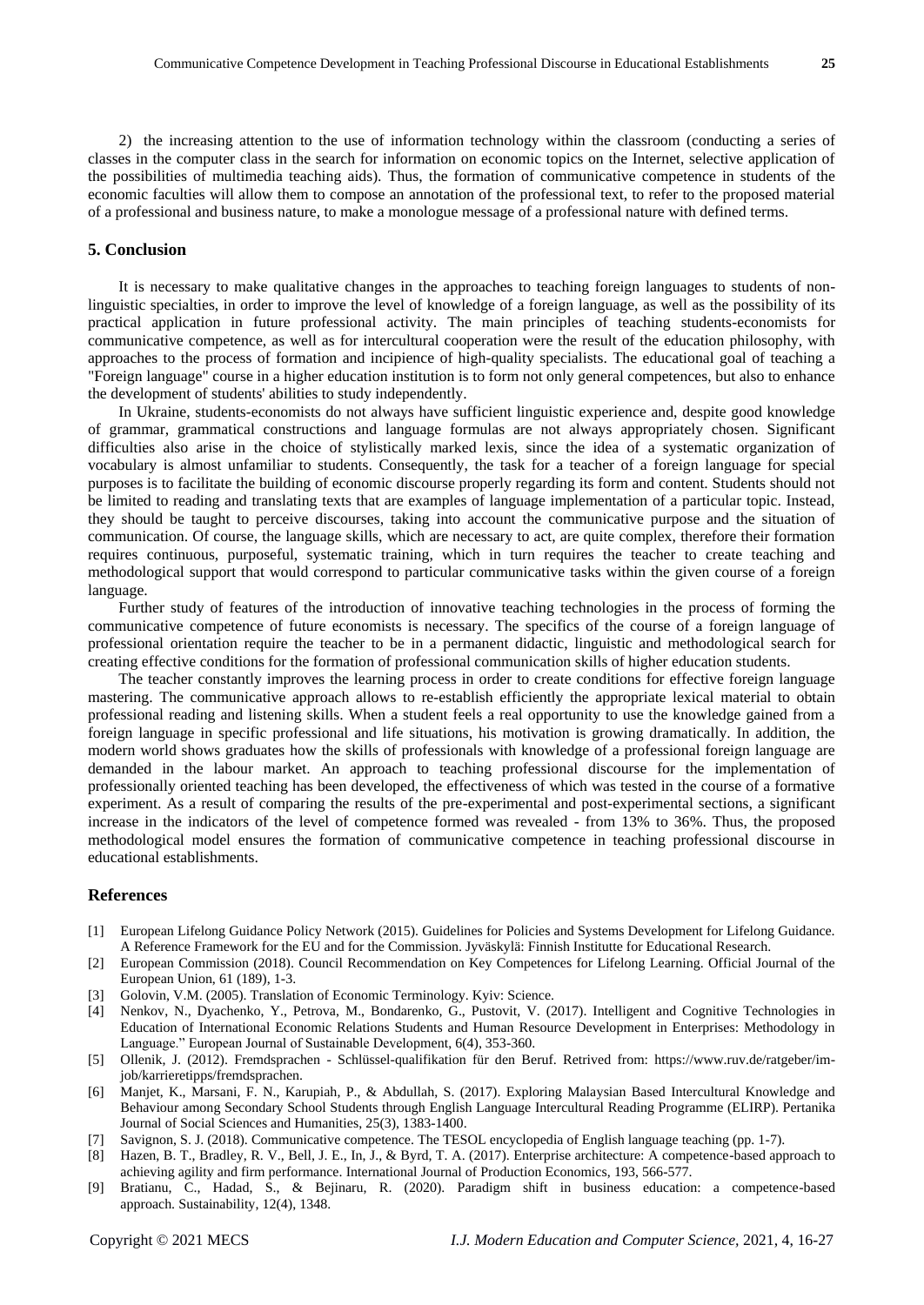- [10] Bissenbayeva, Z., Ubniyazova, S., Saktaganov, B., Bimagambetova, Z., & Baytucaeva, A. (2013). Communicative competence development model. Procedia-Social and Behavioral Sciences, 82, 942-945.
- [11] Coccetta, F. (2018). Developing university students" multimodal communicative competence: Field research into multimodal text studies in English. System, 77, 19-27.
- [12] Kisel, O. V., Dubskikh, A. I., Lomakina, Y. A., Butova, A. V., & Potrikeeva, E. S. (2019). Differentiated approach as a factor on development of students" professional communicative competence. Amazonia Investiga, 8(19), 287-297.
- [13] Fantini, A. E. (2020). Reconceptualizing intercultural communicative competence: A multinational perspective. Research in Comparative and International Education, 15(1), 52-61.
- [14] Elder, C., McNamara, T., Kim, H., Pill, J., & Sato, T. (2017). Interrogating the construct of communicative competence in language assessment contexts: What the non-language specialist can tell us. Language & Communication, 57, 14-21.
- [15] Guzmán-Simón, F., Torres-Gordillo, J. J., & Caballero, K. (2020). Understanding Assessment Processes for Communicative Competence through an Analysis of Teachers" Reported Practice. Education Sciences, 10(4), 116.
- [16] Dovhan, L. I. (2020). Organizational aspects of improving the process of teaching foreign languages to economics students. " Zhytomyr Ivan Franko state university journal. Pedagogical sciences", 1 (100), 53-60.
- [17] Barry, T. (2017). Communicative strategies and tactics of speech manipulation in intercultural business discourse. Training, Language and Culture, 1(1), 28-45.
- [18] Tareva, E. G., & Tarev, B. V. (2018). The assessment of students" professional communicative competence: New challenges and possible solutions. XLinguae, 11(2), 758-767.
- [19] Schiller Bradley, AR. (1996). Essentials of economics. Schiller. McGraw: Hill Publishing Company.
- [20] Nikolaeva, S. (ed.) (2003). European-wide recommendations on language education: study, teaching, evaluation. Kyiv: Lenvit.p320
- [21] Sluzhynska, L.B. (2013). Features of the translation of economic terms in the German language. Philological treatises, 5 (4), 67–71.
- [22] Yeshchenko, M., Koval, V., & Tsvirko, O. (2019). Economic policy priorities of the income regulation. Espacios, 40 (38), 11.
- [23] Marchand, H. (1966). The categories and types of present-day English word formation. A Synchronic-diachronic approach. Munich: Beck.
- [24] Millard, D.J. (2000). "Form-focused instruction in communicative language teaching: Implications for grammar textbooks." TESL Canada Journal, 18(1), 47-57.
- [25] Knyazyan, M., Mushynska, N. (2019). "The formation of translators" research competence at the universities of Ukraine." Journal of Teaching English for Specific and Academic Purposes, 7(1), 85-94. https://doi.org/10.22190/JTESAP1901085K.
- [26] Luchaninova, O., Koval, V., Deforzh, H., Nakonechna, L. & Golovnia, O. (2019). Formation of communicative competence of future specialists by means of group work. Espacios, 40 (41), 11.
- [27] Garzone, G. (2000). Legal translation Functionalist Approaches: A Contradiction in Terms. High Season. Oxford University Press.
- [28] Graddol, D. 2006. English next. Why global English may mean the end of "English as a Foreign Language". British Council.
- [29] Tarnopolsky, O. (2012). Constructivist blended learning approach to teaching English for specific purposes. Versita, London. [30] Pernarivska, T.P. (2019). Translation features of the of thespecial economic vocabulary. Transcarpathian philological studies, 8(1), 69-74.
- [31] Lev-Ari, S. (2015). Comprehending non-native speakers: theory and evidence for adjustment in manner of processing. Frontiers in psychology, 5, 1546. doi:10.3389/fpsyg.2014.01546
- [32] Jose, Paul E. (1988). Sequentiality of Speech Acts in Conversational Structure. Journal of Psycholinguistic Research, 17(1), 65–88.
- [33] Zimnayay, I.A. (2003). Key competencies A new paradigm of education result. Higher education today, 5, 35-41.
- [34] Alvarez de la Granja, M. (Ed.). (2008). Fixed Expressions in Cross-Linguistic Perspective. A Multilingual and Multidisciplinary Approach. Hamburg: Verlag Dr. Kovac.
- [35] Maina, E. M., Oboko, R. O., & Waiganjo, P. W. (2017). Using Machine Learning Techniques to Support Group Formation in an Online Collaborative Learning Environment. International Journal of Intelligent Systems and Applications, 9(3), 26–33. https://doi.org/10.5815/ijisa.2017.03.04
- [36] Liu, J. (2012). Research on Strategies and Patterns of Research Teaching. International Journal of Education and Management Engineering, 2(12), 67–72. https://doi.org/10.5815/ijeme.2012.12.11
- [37] Kamune, K. P., & Agrawal, A. (2015). Hybrid Approach to Pronominal Anaphora Resolution in English Newspaper Text. International Journal of Intelligent Systems and Applications, 7(2), 56–64. https://doi.org/10.5815/ijisa.2015.02.08

### **Authors' Profiles**



**Olena Kyrpychenko,** PhD, Associate Professor, Director for Educational, Teaching and Educational Work of Institute of Foreign Philology, Classic Private University, Zhukovsky Street, 70 B, Zaporizhzhia, Ukraine. Area of scientific interests: communicative competence, practice, second foreign language.